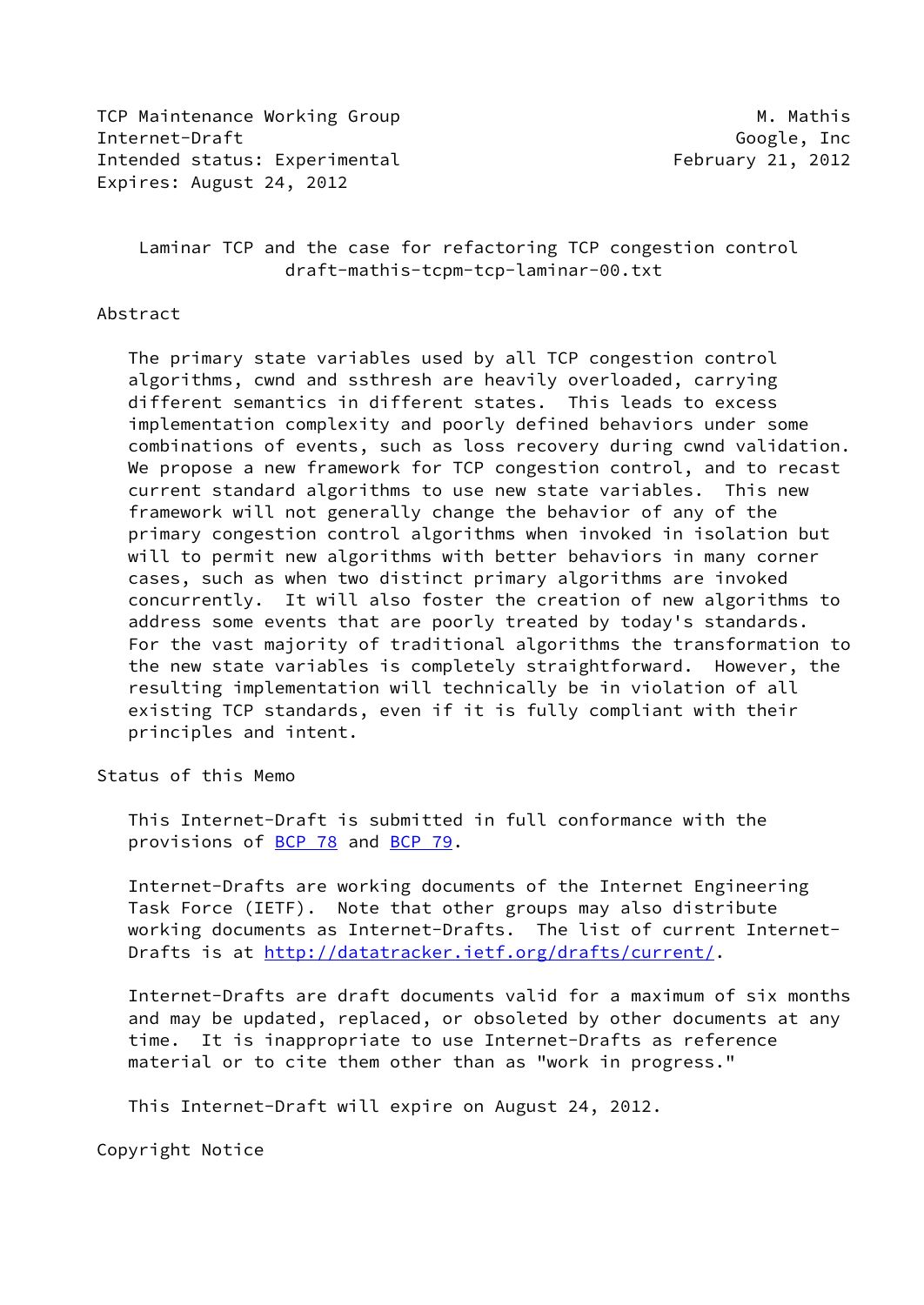Internet-Draft Laminar TCP February 2012

 Copyright (c) 2012 IETF Trust and the persons identified as the document authors. All rights reserved.

This document is subject to **[BCP 78](https://datatracker.ietf.org/doc/pdf/bcp78)** and the IETF Trust's Legal Provisions Relating to IETF Documents [\(http://trustee.ietf.org/license-info](http://trustee.ietf.org/license-info)) in effect on the date of publication of this document. Please review these documents carefully, as they describe your rights and restrictions with respect to this document. Code Components extracted from this document must include Simplified BSD License text as described in Section 4.e of the Trust Legal Provisions and are provided without warranty as described in the Simplified BSD License.

## Table of Contents

| Overview of the new algorithm $\ldots \ldots \ldots \ldots \ldots$ |                                                      |                                                                                                                                                                                                                                                                                                                                                                         |
|--------------------------------------------------------------------|------------------------------------------------------|-------------------------------------------------------------------------------------------------------------------------------------------------------------------------------------------------------------------------------------------------------------------------------------------------------------------------------------------------------------------------|
|                                                                    |                                                      |                                                                                                                                                                                                                                                                                                                                                                         |
|                                                                    |                                                      |                                                                                                                                                                                                                                                                                                                                                                         |
|                                                                    |                                                      |                                                                                                                                                                                                                                                                                                                                                                         |
|                                                                    |                                                      |                                                                                                                                                                                                                                                                                                                                                                         |
|                                                                    |                                                      |                                                                                                                                                                                                                                                                                                                                                                         |
|                                                                    |                                                      |                                                                                                                                                                                                                                                                                                                                                                         |
|                                                                    |                                                      |                                                                                                                                                                                                                                                                                                                                                                         |
|                                                                    |                                                      |                                                                                                                                                                                                                                                                                                                                                                         |
|                                                                    |                                                      |                                                                                                                                                                                                                                                                                                                                                                         |
|                                                                    |                                                      |                                                                                                                                                                                                                                                                                                                                                                         |
|                                                                    |                                                      |                                                                                                                                                                                                                                                                                                                                                                         |
|                                                                    |                                                      |                                                                                                                                                                                                                                                                                                                                                                         |
|                                                                    |                                                      |                                                                                                                                                                                                                                                                                                                                                                         |
|                                                                    |                                                      |                                                                                                                                                                                                                                                                                                                                                                         |
|                                                                    |                                                      |                                                                                                                                                                                                                                                                                                                                                                         |
|                                                                    |                                                      |                                                                                                                                                                                                                                                                                                                                                                         |
|                                                                    |                                                      |                                                                                                                                                                                                                                                                                                                                                                         |
|                                                                    |                                                      |                                                                                                                                                                                                                                                                                                                                                                         |
|                                                                    |                                                      |                                                                                                                                                                                                                                                                                                                                                                         |
|                                                                    | Restart after idle, Congestion Window Validation and | State variables and definitions $\ldots \ldots \ldots \ldots \ldots$<br>Proportional Rate Reduction $\ldots \ldots \ldots \ldots \ldots$<br><u>3.6</u> . Control Block Interdependence 9<br>Compatibility with existing implementations $\ldots \ldots \ldots \frac{11}{11}$<br>Security Considerations $\ldots \ldots \ldots \ldots \ldots \ldots \ldots \frac{12}{2}$ |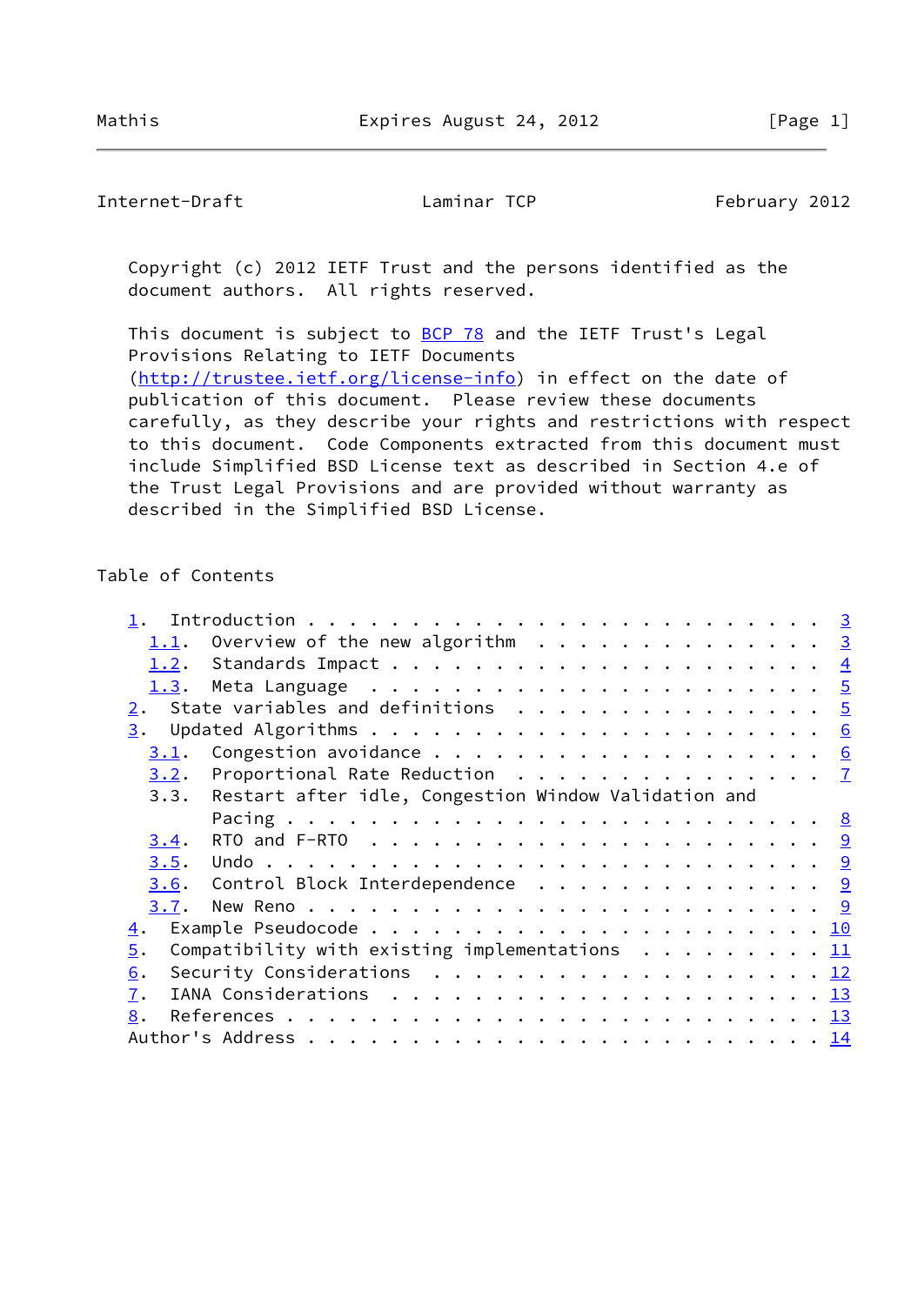Mathis **Expires August 24, 2012** [Page 2]

<span id="page-2-1"></span>Internet-Draft Laminar TCP February 2012

#### <span id="page-2-0"></span>[1](#page-2-0). Introduction

 The primary state variables used by all TCP congestion control algorithms, cwnd and ssthresh, are heavily overloaded, carrying different semantics in different states. This leads to excess implementation complexity and poorly defined behaviors under some combinations of events, such as overlapping application stalls and loss recovery. Multiple algorithms sharing the same state variables lead to excess complexity and conflicting correctness constraints, making it unreasonably difficult to implement, test and evaluate new algorithms.

 We are proposing a new framework for TCP congestion control and it use new state variables that separate transmission scheduling, which determines precisely when data is sent, from congestion control, which determines the amount of data to be sent in each RTT. This separation greatly simplifies the interactions between the two subsystems and permits vast range of new algorithms that are not feasible with the current parameterization.

 This note describes the new framework, represented through its state variables, and presents a preliminary mapping between current standards and new algorithms based on the new state variables. At this point the new algorithms are not fully specified, and many have still unconstrained design choices. In most cases, our goal is to precisely mimic todays standard TCP, at least as far as well defined primary behaviors. In general, it is a non-goal to mimic behaviors in poorly defined corner cases, or other cases where standard behaviors are viewed as being problematic.

 It is called Laminar because one of its design goals is to eliminate unnecessary turbulence introduced by TCP itself.

<span id="page-2-2"></span>[1.1](#page-2-2). Overview of the new algorithm

The new framework separate transmission scheduling, which determines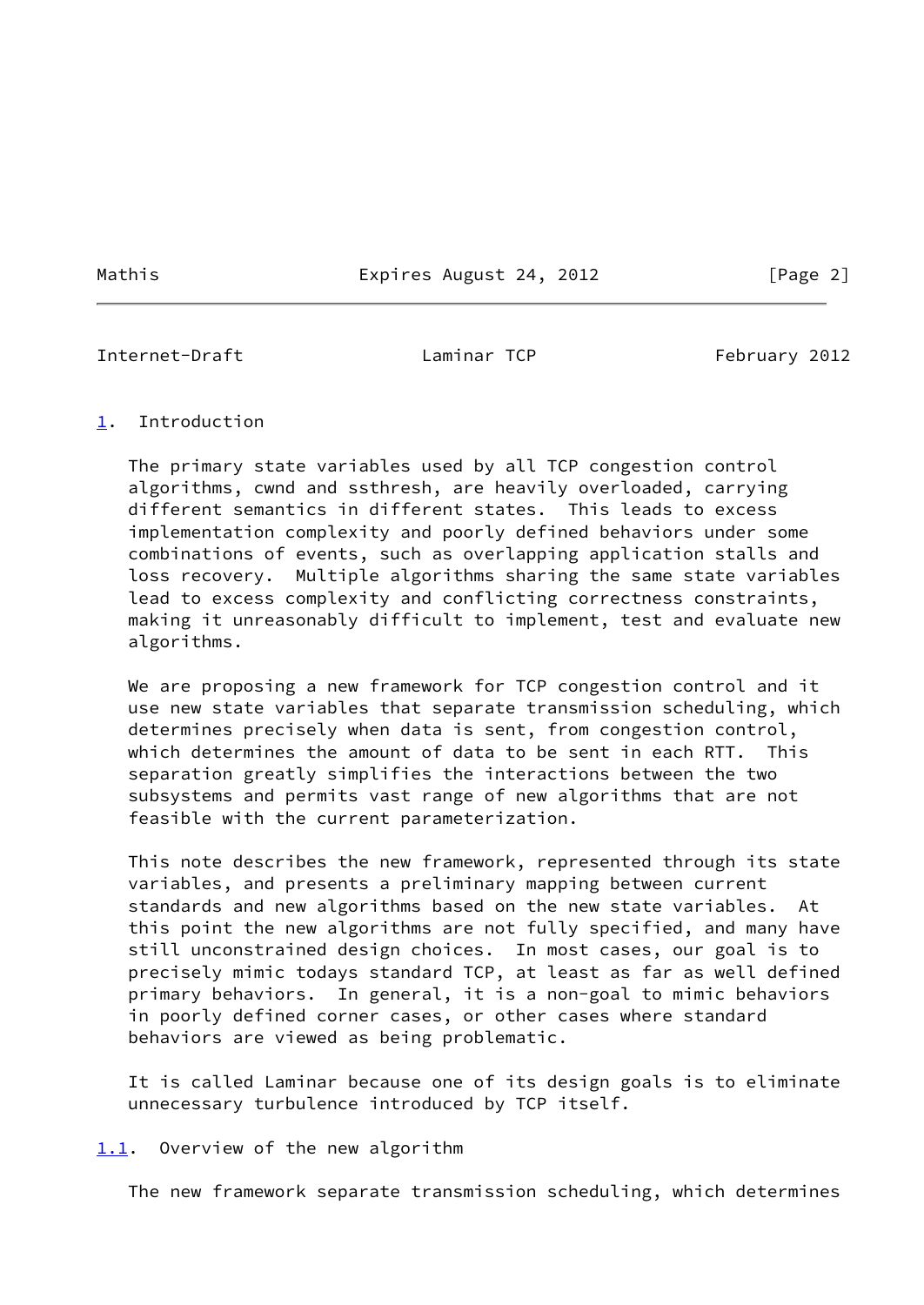precisely when data is sent, from Congestion Control, which determines the total amount of data sent in any given RTT.

 The default algorithm for transmission scheduling is a strict implementation of Van Jacobsons' packet conservation principle [\[Jacobson88\]](#page-14-2). Data arriving at the receiver cause ACKs which in turn cause the sender to transmit an equivalent quantity of data back into the network. The primary state variable is implicit in the quantity of data and ACKs circulating in the network. This state observed through a new "total\_pipe" estimator, which is a generalization of "pipe" as described in [RFC 3517.](https://datatracker.ietf.org/doc/pdf/rfc3517) [[RFC3517](https://datatracker.ietf.org/doc/pdf/rfc3517)]

Mathis **Expires August 24, 2012** [Page 3]

<span id="page-3-0"></span>Internet-Draft **Laminar TCP** February 2012

 A new state variable, CCwin, is the primary congestion control state variable. It is updated only by the congestion control algorithms, which are concerned with detecting and regulating the overall level of congestion along the path. CCwin is TCP's best estimate for an appropriate average window size. In general, it rises when the network seem to be underfilled and is reduced in the presence of congestion signals, such as loss, ECN marks or increased delay. Although CCwin resembles cwnd, it is actually quite different, for one thing the new parameterization does not use ssthresh at all.

 Any time CCwin is larger than total\_pipe, the default algorithm to grow total\_pipe is for each ACK to trigger one segment of additional data. This is essentially an implicit slowstart, but it is gated by the difference between CCwin and total\_pipe, rather than the difference between cwnd and ssthresh.

 During Fast Retransmit, the congestion control algorithm, such as CUBIC, generally reduces CCwin in a single step. Proportional Rate Reduction [PRR] is used to gradually reduce total\_pipe to agree with CCwin. PRR is based on Laminar principles, so its specification has many parallels to this document.

 Connection startup is accomplished as follows: CCwin is set to MAX WINDOW (akin to ssthresh), and IW segments are transmitted. The ACKs from these segments trigger additional data transmissions, and slowstart proceeds as it does today. The very first congestion event is a special case because there is not a prior value for CCwin. By default on the first congestion event only, CCwin would be set from total\_pipe, and then standard congestion control is invoked.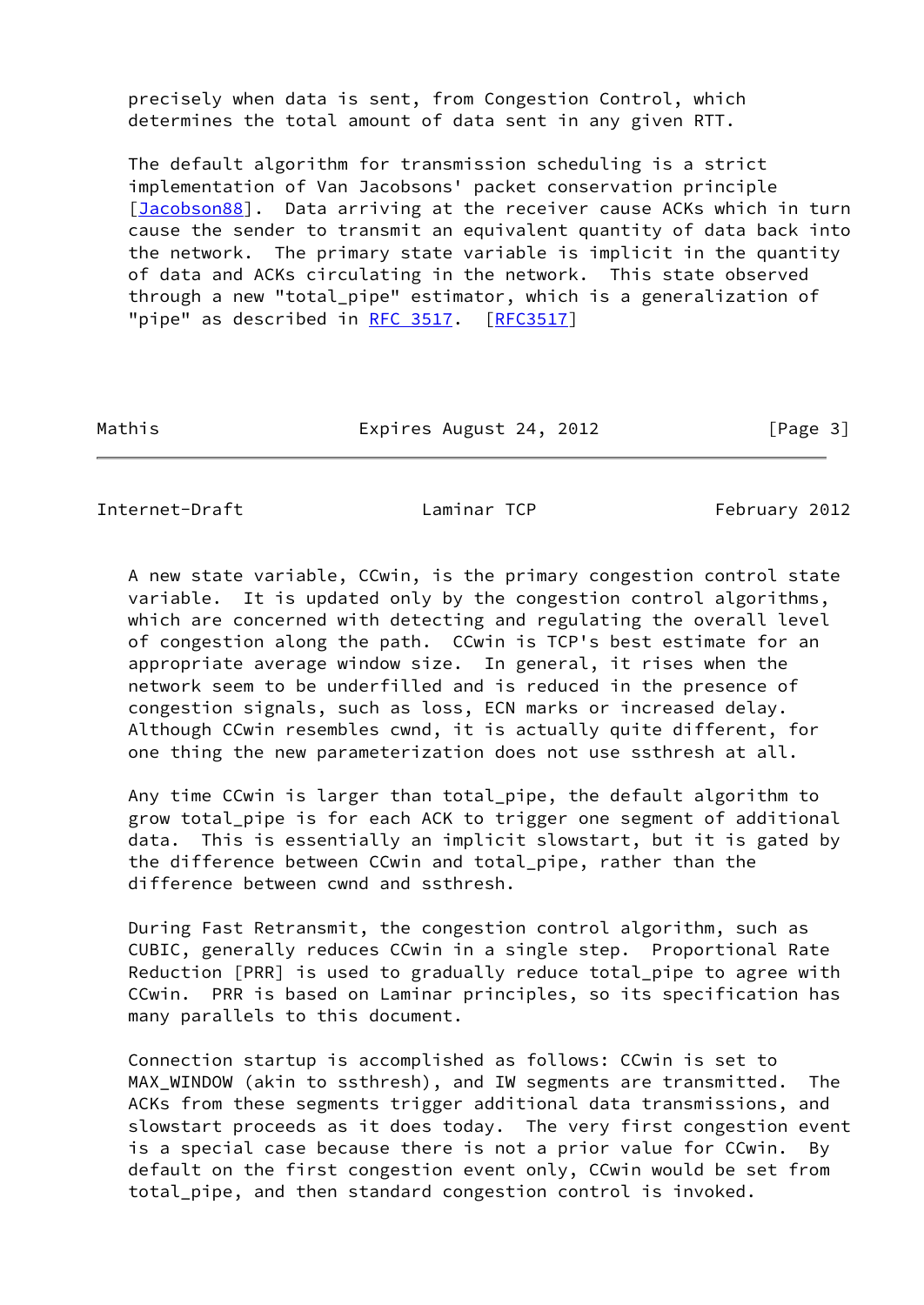The primary advantage of the Laminar framework is that by partitioning congestion control and transmission scheduling into separate subsystems, each is subject to far simpler simpler design constraints, making it far easier to develop many new algorithms that are not feasible with the current organization of the code.

<span id="page-4-0"></span>[1.2](#page-4-0). Standards Impact

 Since we are proposing to to refactor existing standards into new state variables, all of the current congestion control standards documents will potentially need to be revised. Note that there are roughly 60 RFC that mention cwnd or ssthresh, and all of them should be reviewed for material that may need to be updated.

 This document does not propose to change the TCP friendly paradigm. By default all updated algorithms using these new state variables would have behaviors similar to the current TCP implementations. We do however anticipate some second order effects which we will address

Mathis **Expires August 24, 2012** [Page 4]

<span id="page-4-2"></span>Internet-Draft **Laminar TCP** February 2012

 in section XXX below. For example while testing PRR it was observed that suppressing bursts by slightly delaying transmissions can improve average performance, even though in a strict sense the new algorithm is less aggressive than the old.

<span id="page-4-1"></span>[1.3](#page-4-1). Meta Language

We use the following terms when describing algorithms and their alternatives:

 Standard - The current state of the art, including both formal standards and widely deployed algorithms that have come into standard use, even though they may not be formally specified. [Although PRR does not yet technically meet these criteria, we include it here].

default - The simplest or most straightforward algorithm that fits within the Laminar framework. For example implicit slowstart whenever total\_pipe is less than CCwin. This term does not make a statment about the relative aggressiveness or any other properties of the algorithm except that it is a reasonable choice and straightforward to implement.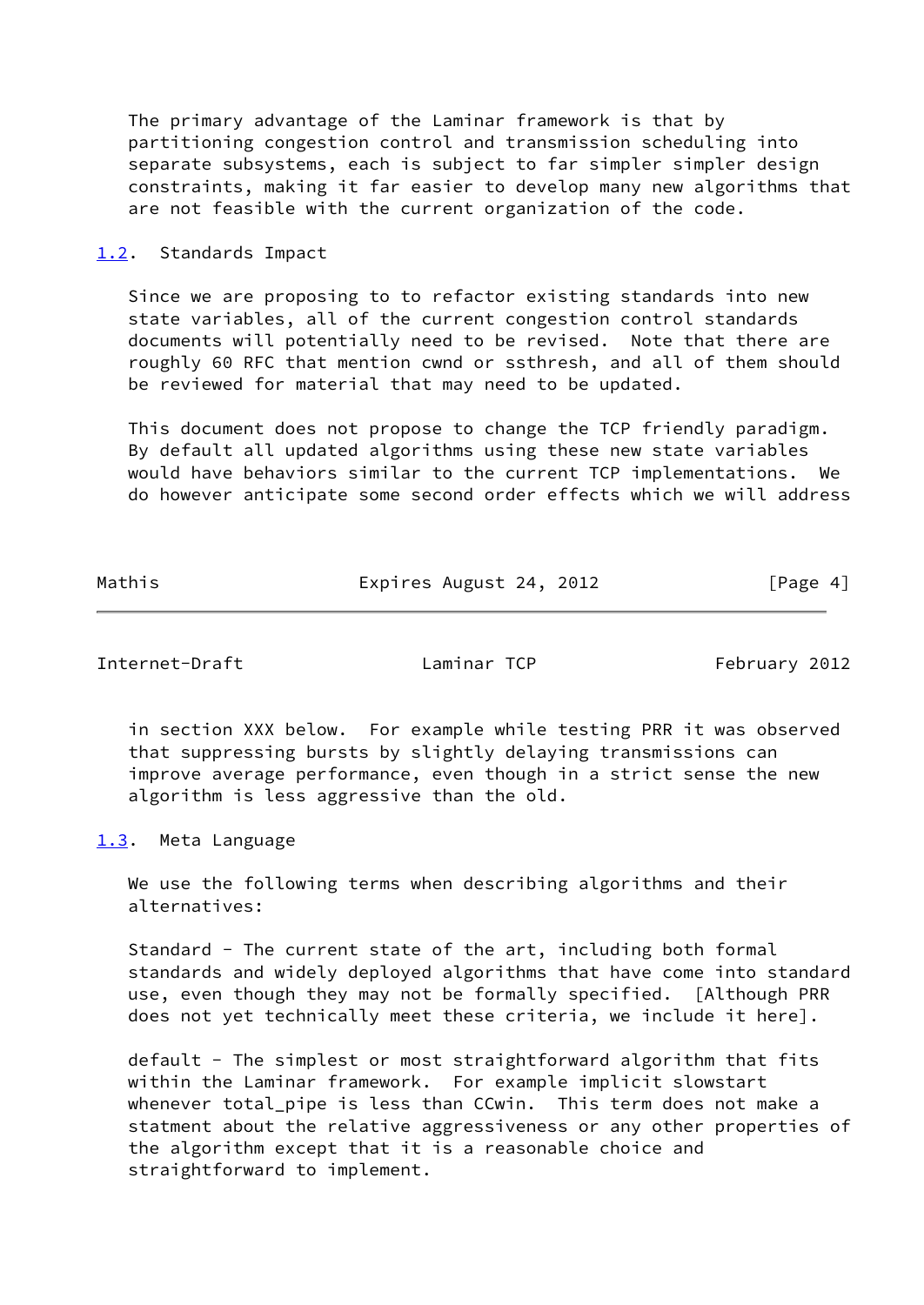conformant - An algorithm that can produce the same packet trace as a TCP implementation that strictly conforms to the current standards.

mimic - An algorithm constructed to be conformant to standards.

 opportunity - An algorithm that can do something better than the standard algorithm, typically better behavior in a corner cases that is either not well specified or where the standard behavior is viewed as being less than ideal.

 more/less aggressive - Any algorithm that sends segments earlier/ later than another (typically conformant) algorithm under identical sequences of events. Note that this is an evaluation of the packet level behavior, and does not reflect any higher order effects.

 Net more/less aggressive - Any algorithm that gets more/less average data rate than another (typically conformant) algorithm. This is an empirical statement based on measurement (or perhaps justified speculation), and potentially indicates a problem with failing to be "TCP friendly".

<span id="page-5-0"></span>[2](#page-5-0). State variables and definitions

CCwin - The primary congestion control state variable.

| Mathis | Expires August 24, 2012 | [Page 5] |
|--------|-------------------------|----------|
|--------|-------------------------|----------|

<span id="page-5-1"></span>Internet-Draft Laminar TCP February 2012

 DeliveredData - The total number of bytes that the current ACK indicates have been delivered to the receiver. (See PRR for more detail).

 total\_pipe - The total quantity of circulating data and ACKs. In addition to [RFC 3517](https://datatracker.ietf.org/doc/pdf/rfc3517) pipe, it includes DeliveredData for the current ack, plus any data held for delayed transmission, for example to permit a later TSO transmission.

sendcnt - The quantity of data to be sent in response to the current event.

 application stall - The application is failing to keep TCP in bulk mode: either the sender is running out of data to send, or the receiver is not reading it fast enough. When there is an application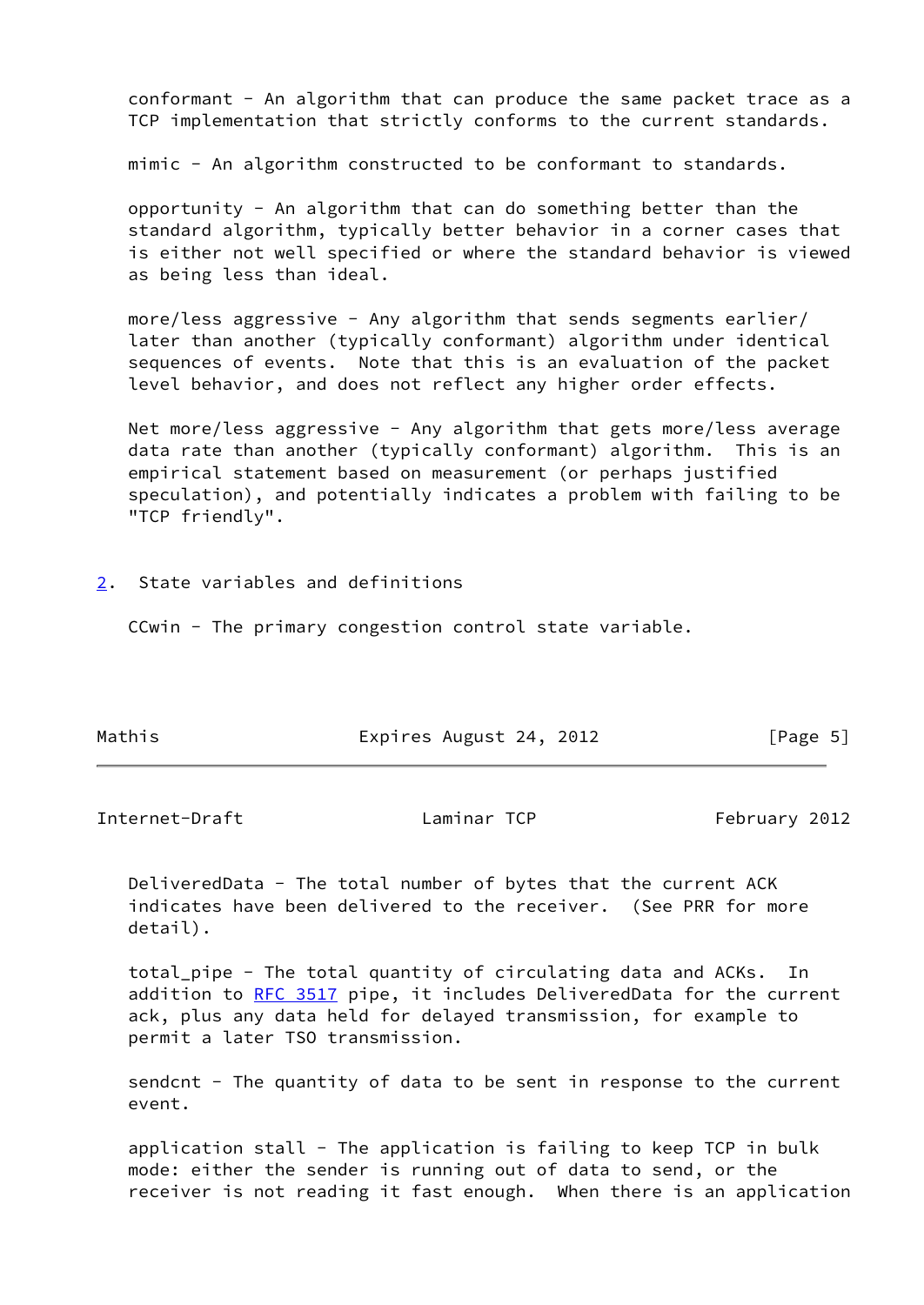stall, congestion control does not regulate data transmission and some of the protocol events are triggered by application reads or writes, as appropriate.

<span id="page-6-0"></span>[3](#page-6-0). Updated Algorithms

 A survey of standard, common and proposed algorithms, and how they might be reimplemented under the Laminar framework.

<span id="page-6-1"></span>[3.1](#page-6-1). Congestion avoidance

 Under the Laminar framework the loss recovery mechanism does not, by default, interfere with the primary congestion control algorithms. The CCwin state variable is updated only by the algorithms that decide how much data to send on successive round trips. For example standard Reno AIMD congestion control [[RFC5681](https://datatracker.ietf.org/doc/pdf/rfc5681)] can be implemented by raising CCwin by one segment every CCwin worth of ACKs (once per RTT) and halving it on every loss or ECN signal (e.g. CCwin = CCwin/2). During recovery the transmission scheduling part of the Laminar framework makes the necessary adjustments to bring total\_pipe to agree with CCwin, without tampering with CCwin.

 This separation between computing CCwin and transmission scheduling will enable new classes of congestion control algorithms, such as fluid models that adjust CCwin on every ACK, even during recovery. This is safe because raising CCwin does not directly trigger any transmissions, it just steers the transmission scheduling closer to the end of recovery. Fluid models have a number of advantages, such as simpler closed form mathematical representations, and are intrinsically more tolerant to reordering since non-recovery disordered states don't inhibit growing the window.

| Mathis |  |
|--------|--|

Expires August 24, 2012 [Page 6]

<span id="page-6-2"></span>Internet-Draft **Laminar TCP** February 2012

 Investigating alternative algorithms and their impact is out of scope for this document. It is important to note that while our goal here is not to alter the TCP friendly paradigm, Laminar does not include any implicit or explicit mechanism to prevent a Tragedy of the Commons. However, see the comments in [Section 6.](#page-12-1)

 The initial slowstart does not use the CCwin, except that CCwin starts at the largest possible value. It is the transmission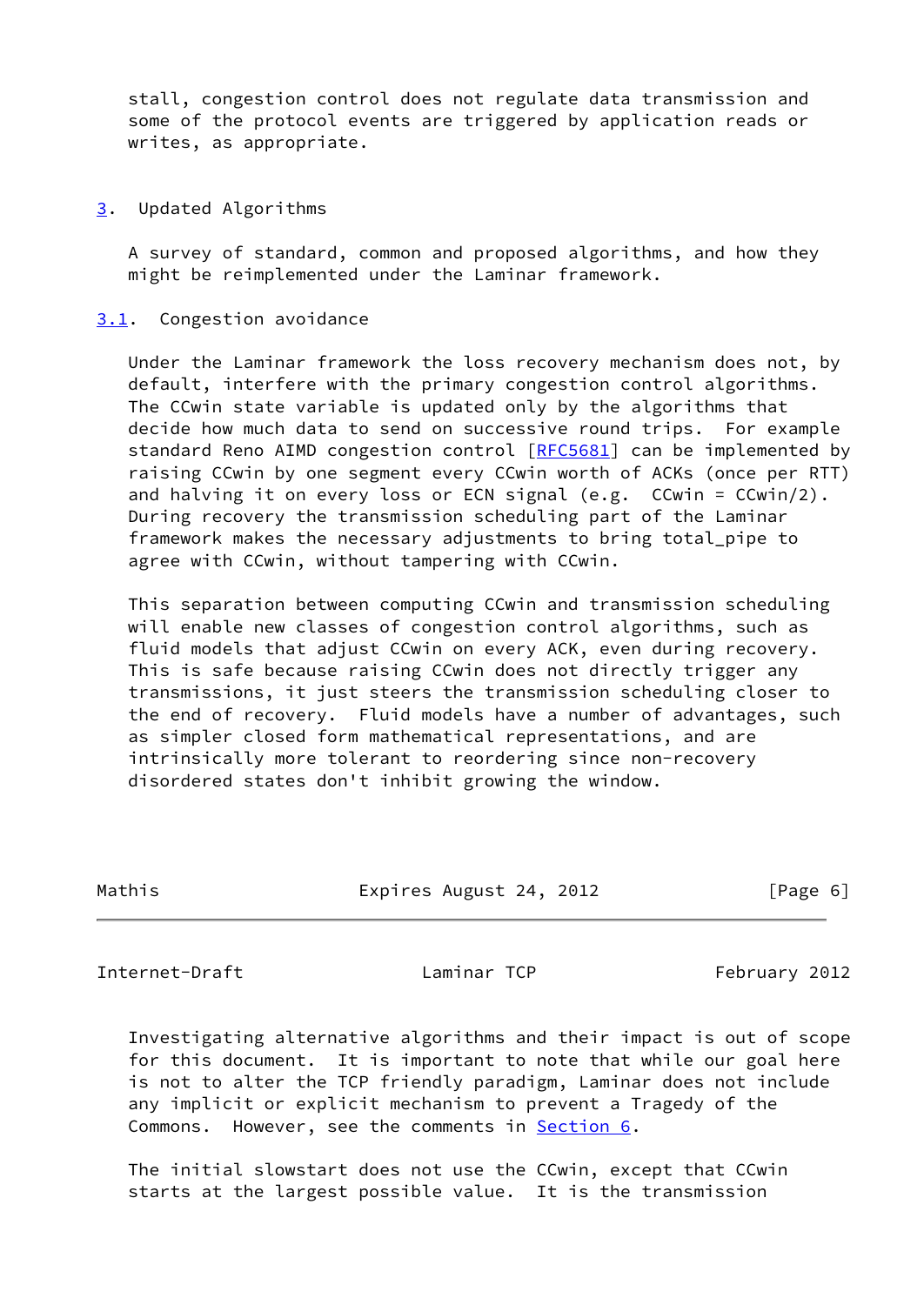scheduling algorithms that are responsible for performing the slowstart. On the first loss it is necessary to compute a reasonable CCwin from total pipe. Ideally, we might save total pipe at the time each segment is scheduled for transmission, and use the saved value associated with the lost segment to prime CCwin. However, this approach requires extra state attached to every segment in the retransmit queue. A simpler approach is to have a mathematical model the slowstart, and to prime CCwin from total\_pipe at the time the loss is detected, but scaled down by the effective slowstart multiplier (e.g. 1.5 or 2). In either case, once CCwin is primed from total\_pipe, it is typically appropriate to invoke the reduction on loss function, to reduce it again per the congestion control algorithm.

 Nearly all congestion control algorithms need to have some mechanism to prevent CCwin from growing while it is not regulating transmissions e.g. during application stalls.

<span id="page-7-0"></span>[3.2](#page-7-0). Proportional Rate Reduction

Since PRR  $[I-D.iett-tcpm-proportional-rate-reduction]$  was designed with Laminar principles in mind, updating it is a straightforward variable substitution. CCwin replaces ssthresh, and RecoverFS is initialized from total\_pipe at the beginning of recovery. Thus PRR provides a gradual window reduction from the prior total\_pipe down to the new CCwin.

 There is one important difference from the current standards: CCwin is computed solely on the basis of the prior value of CCwin. Compare this to [RFC 5681](https://datatracker.ietf.org/doc/pdf/rfc5681) which specifies that the congestion control function is computed on the basis of the FlightSize (e.g. ssthresh=FlightSize/2 ) This change from prior standard completely alters how application stalls interact with congestion control.

 Consider what happens if there is an application stall for most of the RTT just before a Fast Retransmit: Under Laminar it is likely that CCwin will be set to a value that is larger than total\_pipe, and subject to available application data PRR will go directly to slowstart mode, to raise total\_pipe up to CCwin. Note that the final CCwin value does not depend on the duration of the application stall.

Mathis **Expires August 24, 2012** [Page 7]

<span id="page-7-1"></span>Internet-Draft Laminar TCP February 2012

WIth standard TCP, any application stall reducs the final value of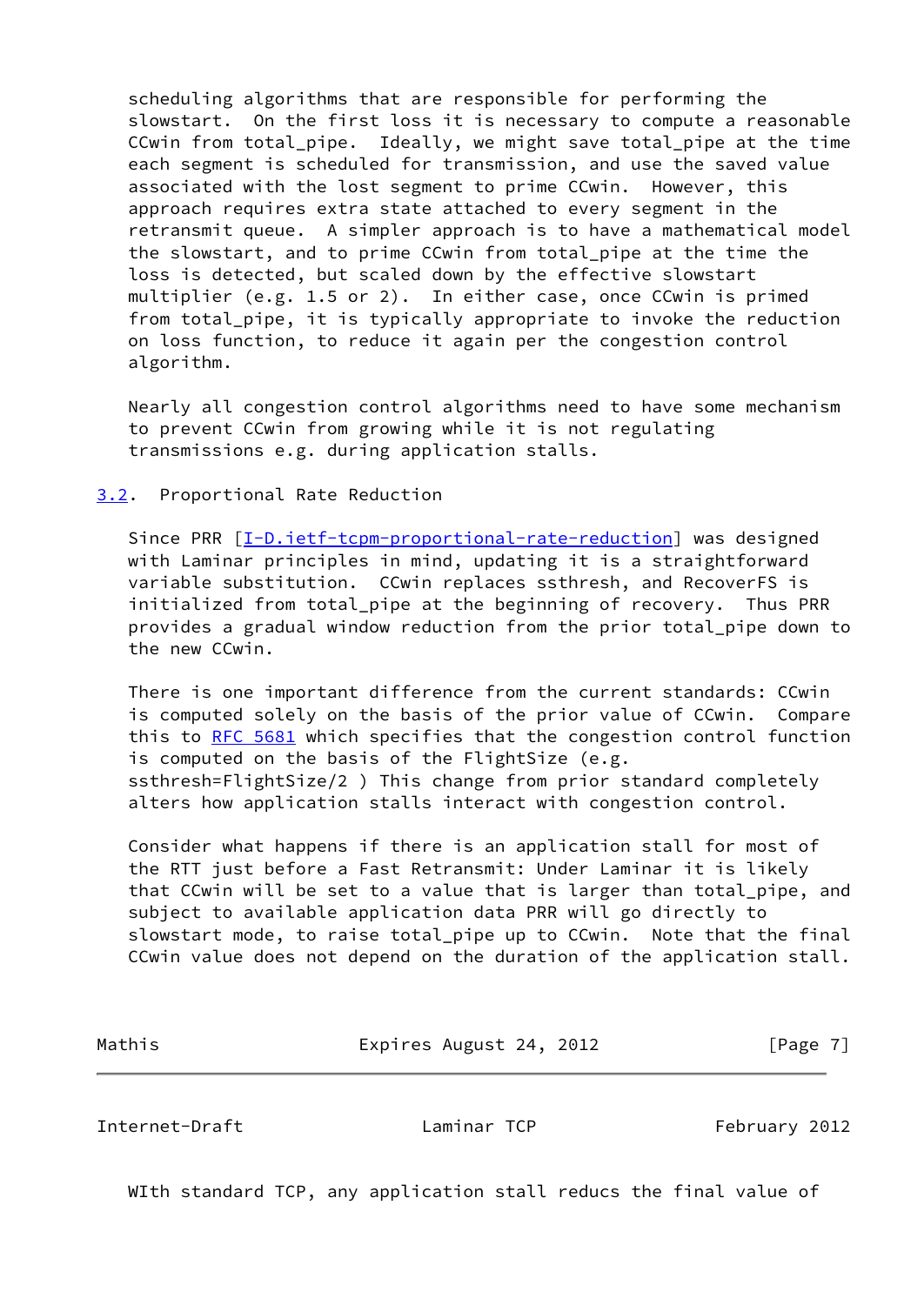cwnd at the end of recovery. In some sense application stalls during recovery are treated as though they are additional losses, and have a detrimental effect on the connection data rate that lasts far longer than the stall itself.

 If there are no application stalls, the standard and Laminar variants of the PRR algorithm should have identical behaviors. Although it is tempting to characterize Laminar as being more aggressive than the standards, it would be more apropos to characterize the standard as being excessively timid under common combinations of overlapping events that are not well represented by benchmarks or models.

<span id="page-8-0"></span>[3.3](#page-8-0). Restart after idle, Congestion Window Validation and Pacing

 Decoupling congestion control from transmission scheduling permits us to develop new algorithms to raise total\_pipe to CCwin after an application stall or other events. Although it was stated earlier that the default transmission scheduling algorithm for raising total\_pipe is an implicit slowstart, there is lots of opportunity for better algorithms.

We imagine a new class of hybrid transmission scheduling algorithms that use a combination of pacing and slowstart to reestablish TCP's self clock. For example, whenever total\_pipe is significantly below CCwin, RTT and CCwin can be used to directly compute a pacing rate. We suspect that pacing at the previous full rate will prove to be somewhat brittle, yielding erratic results. It is more likely that a hybrid strategy will work better, for example by pacing at some fraction (1/2 or 1/4) of the prior rate until total\_pipe reaches some fraction of CCwin (e.g. CCwin/2) and then using conventional slowstart to bring total\_pipe the rest of the way up to CCwin

 This is far less aggressive than standard TCP without cwnd validation [\[RFC2861](https://datatracker.ietf.org/doc/pdf/rfc2861)]or when the application stall was less than one RTO, since standards permit TCP to send a full cwnd size burst in these situations. It is potentially more aggressive than conventional slowstart invoked by cwnd validation when the application stall is longer than several RTOs. Both standard behaviors in these situations have always been viewed as problematic, because interface rate bursts are clearly too aggressive and a full slowstart is clearly too conservative. Mimicking either is a non-goal, when there is ample opportunity to find a better compromise.

 Although strictly speaking any new transmission scheduling algorithms are independent of the Laminar framework, they are expected to have substantially better behavior in many common environments and as such strongly motivate the effort required to refactor TCP implementations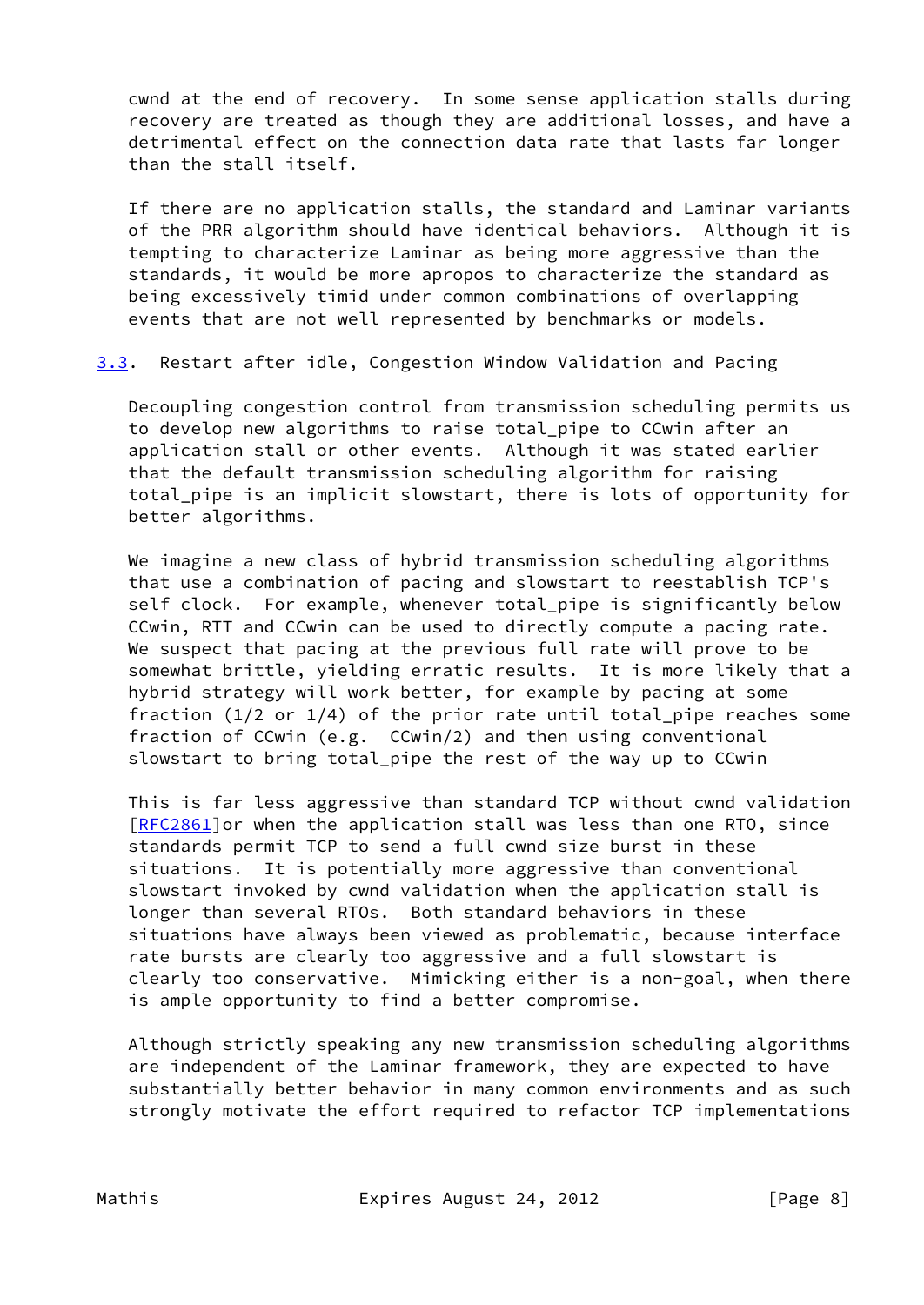<span id="page-9-1"></span>Internet-Draft Laminar TCP February 2012

and standards.

## <span id="page-9-0"></span>[3.4](#page-9-0). RTO and F-RTO

We are not proposing any changes to the RTO timer or the F-RTO[RFC5682] algorithm used to detect spurious retransmissions. Once it is determined that segments were lost, CCwin is updated to a new value as determined by the congestion control function, and Laminar implicit slowstart is used to clock out (re)transmissions. Once all holes are filled, a hybrid paced transmissions can be used to reestablish TCPs self clock at the new data rate. This can be the same hybrid pacing algorithm as is used to recover the self clock after application stalls.

 Note that as long as there is non-contiguous data at the receiver the retransmission algorithms require timely SACK information to make proper decisions about which segments to send. Pacing during loss recovery is not recommended without further investigation.

## <span id="page-9-2"></span>[3.5](#page-9-2). Undo

 Since CCwin is not used to implement transmission scheduling, undo is trivial. CCwin can just be set back to a prior value and the transmission scheduling algorithm will transmit more (or less) data as needed.

#### <span id="page-9-3"></span>[3.6](#page-9-3). Control Block Interdependence

 Under the Laminar framework, congestion control state can be easily shared between connections[RFC2140]. An ensemble of connections can each maintain their own total\_pipe (partial\_pipe?) which in aggregate tracks a single common CCwin. A master transmission scheduler allocates permission to send (sndcnt) to each of the constituent connection on the basis of the difference between the CCwin and the aggregate total\_pipe, and a fairness or capacity allocation policy that balances the flows. Note that ACKs on one connection in an ensemble might be used to clock transmissions on another connection, and that following a loss, the window reductions can be allocated to flows other than the one experiencing the loss.

## <span id="page-9-4"></span>[3.7](#page-9-4). New Reno

 The key to making Laminar function well without SACK is having good estimators for DeliveredData and total\_pipe. By definition every duplicate ACK indicates that one segment has arrived at the receiver and total\_pipe has fallen by one. On any ACK that advances snd.una,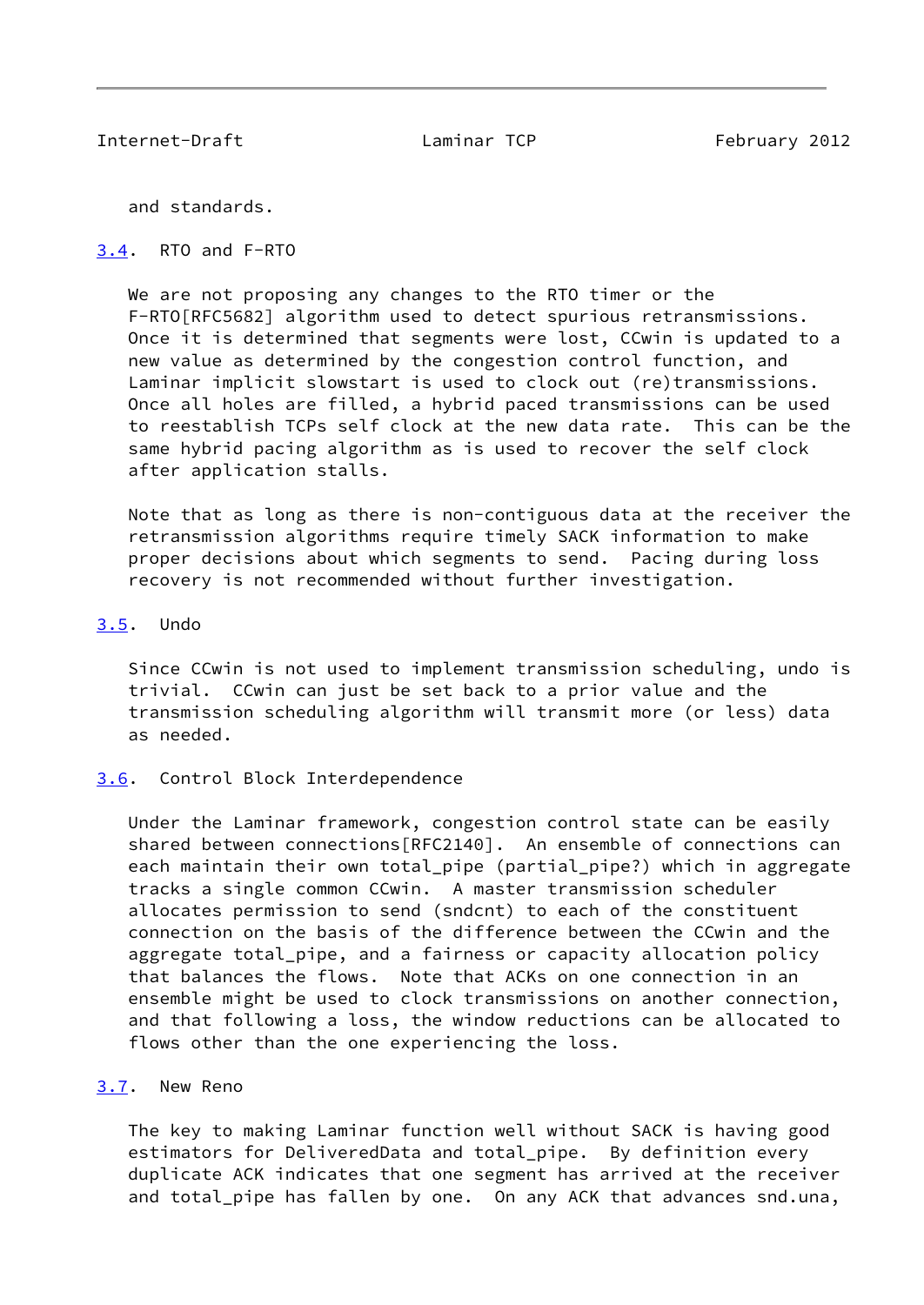total pipe can be updated from snd.nxt-snd.una, and DeliveredData is the change in snd.una, minus the estimated DeliveredData of the

```
Mathis Expires August 24, 2012 [Page 9]
Internet-Draft Laminar TCP February 2012
   preceding duplicate ACKs.
4. Example Pseudocode
   The example pseudocode in this section incorporates (or subsumes) the
   following algorithms:
   On startup:
     CCwin = MAX_WINOW
    sndBank = TW On every ACK:
     DeliveredData = delta(snd.una) + delta(SACKd)
    pipe = (RFC 3517 pipe algorithm)
     total_pipe = pipe+DeliveredData+sndBank
     sndcnt = DeliveredData // Default outcome
     if new_recovery():
        if CCwin == MAX_WIN:
           CCwin = total_pipe/2 // First time only
 CCwin = CCwin/2 // Reno congestion control
 prr_delivered = 0 // Total bytes delivered during recov
 prr_out = 0 // Total bytes sent during recovery
        RecoverFS = total_pipe //
     if !in_recovery() && !application_limited():
        CCwin += (MSS/CCwin)
     prr_delivered += DeliveredData // noop if not in recovery
```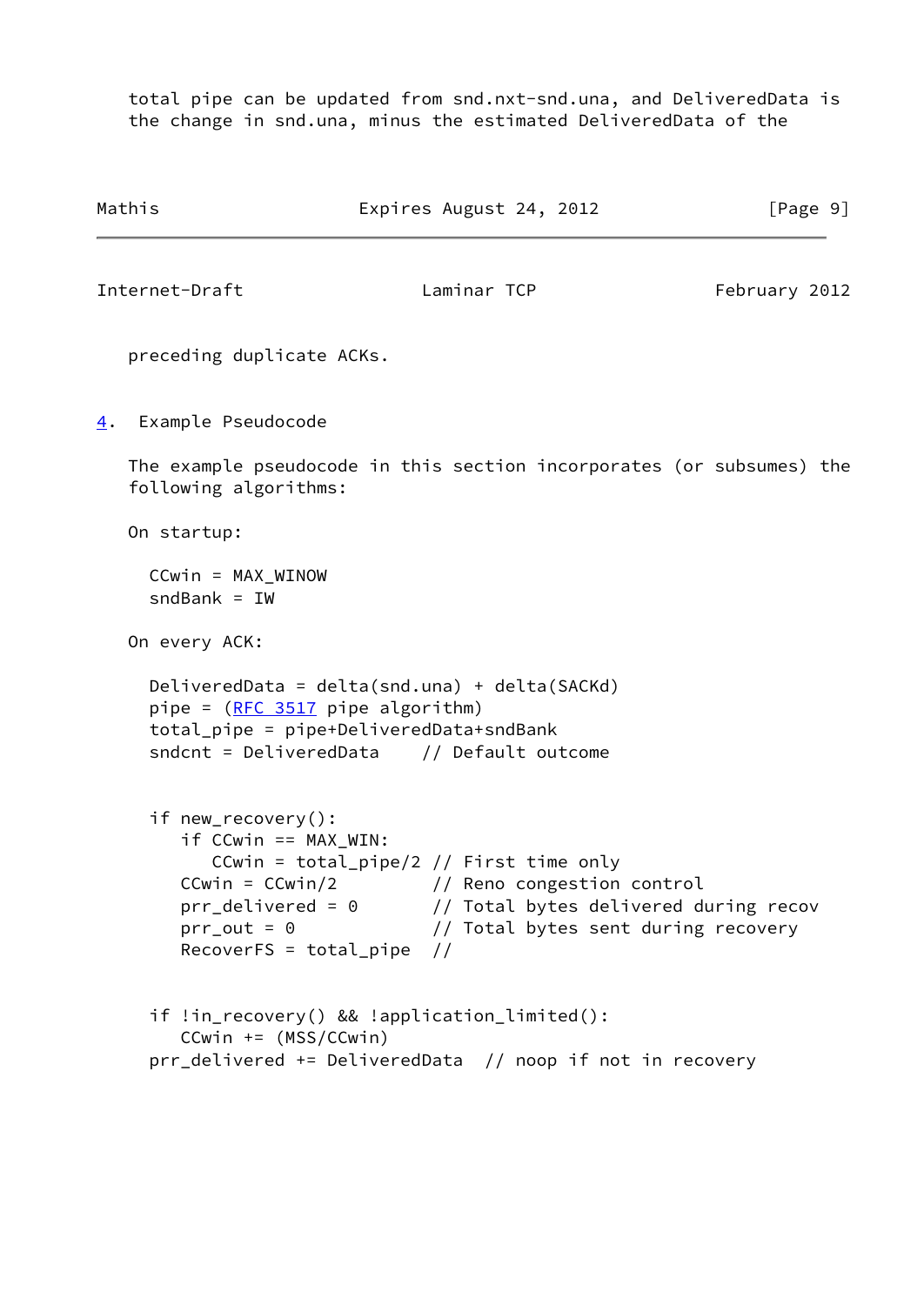Mathis **Expires August 24, 2012** [Page 10]

<span id="page-11-0"></span>Internet-Draft Laminar TCP February 2012

```
 if total_pipe > CCwin:
      // Proportional Rate Reduction
     sndcnt = CEIL(pr\_delivered * CCwin / Recovery RecoverFS) - pr\_out else if total_pipe < CCwin:
      if in_recovery():
         // PRR Slow Start Reduction Bound
         limit = MAX(prr_delivered - prr_out, DeliveredData) + SMSS
         sndcnt = MIN(CCwin - total_pipe, limit)
      else:
         // slow start with appropriate byte counting
         inc = MIN(DeliveredData, 2*MSS)
         sndcnt = DeliveredData + inc
   // cue the (re)transmission machinery
   sndBank += sndcnt
  limit = maxBank() if sndBank > limit:
     sndBank = limit tcp_output()
 For any data transmission or retransmission:
 tcp_output():
  while sndBank && tso_ok():
      len = sendsomething()
      sndBank -= len
      prr_out += len // noop if not in recovery
```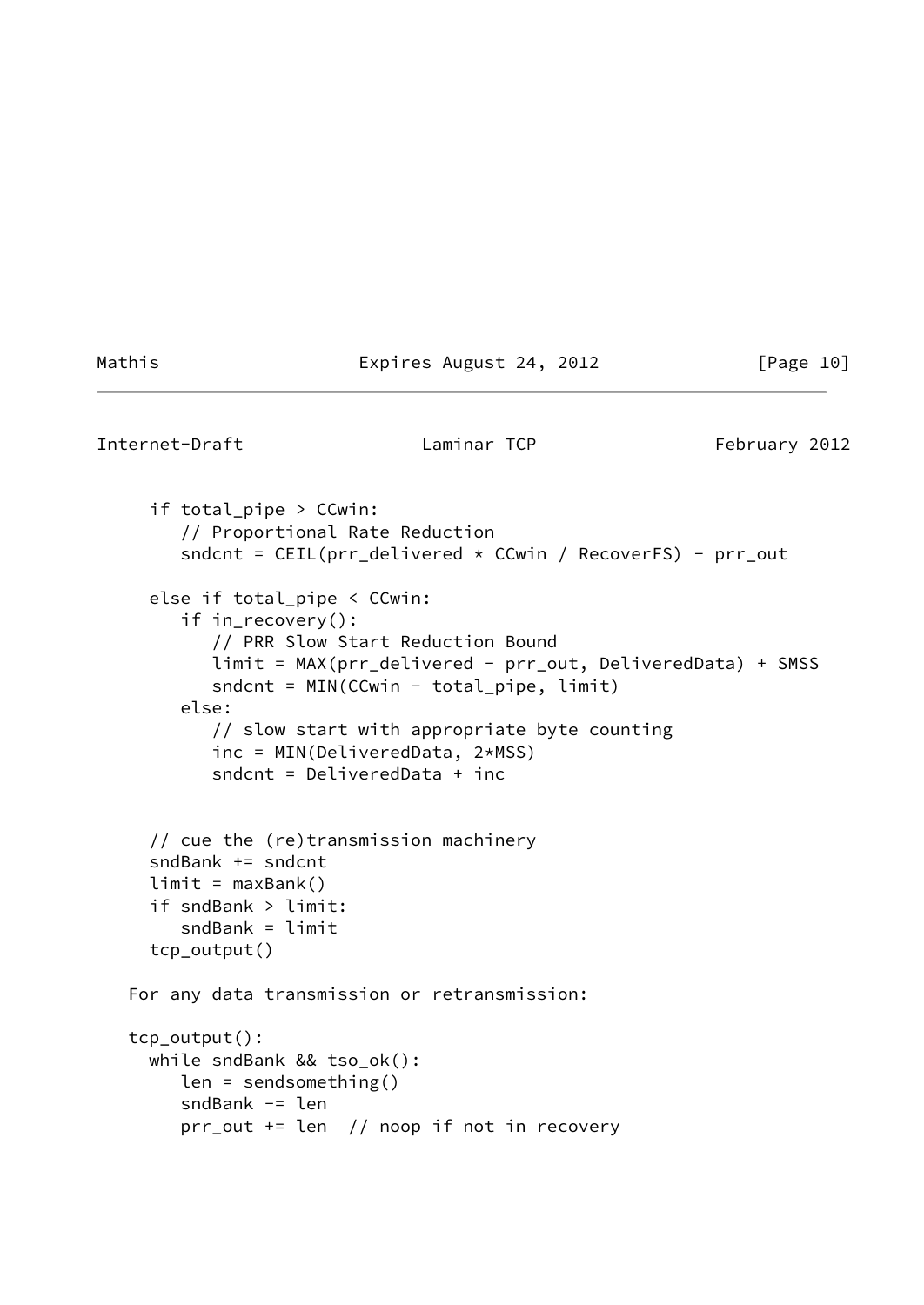## <span id="page-12-0"></span>[5](#page-12-0). Compatibility with existing implementations

 On a segment by segment basis, the above algorithm is [believed to be] fully conformant with or less aggressive than standards under all conditions.

 However this condition is not sufficient to guarantee that average performance can't be substantially better (net more aggressive) than standards. Consider an application that keeps TCP in bulk mode nearly all of the time, but has occasional pauses that last some fraction of one RTT. A fully conforment TCP would be permitted to "catch up" by sending a partial window burst at full interface rate. In some networks, such bursts might be very disruptive, causing otherwise unnecessary packet losses and corresponding cwnd reductions.

Mathis **Expires August 24, 2012** [Page 11]

<span id="page-12-2"></span>Internet-Draft Laminar TCP February 2012

 In Laminar, such a burst would be permitted, but the default algorithm would be slowstart. A better algorithm would be to pace the data at (some fraction of) the prior rate. Neither pacing nor slowstart is likely to cause unnecessary losses, and as was observed while testing PRR, being less aggressive at the segment level has the potential to increase average performance[IMC11PRR]. In this scenario Laminar with pacing has the potential to outperform both of the behaviors described by standards.

# <span id="page-12-1"></span>[6](#page-12-1). Security Considerations

 The Laminar framework does not change the risk profile for TCP (or other transport protocols) themselves.

 However, the complexity of current algorithms as embodied in today's code present a substantial barrier to people wishing to cheat "TCP friendliness". It is a fairly well known and easily rediscovered result that custom tweaks to make TCP more aggressive in one environment generally make it fragile and perform less well across the extreme diversity of the Internet. This negative outcome is a substantial intrinsic barrier to wide deployment of rogue congestion control algorithms.

A direct consequence of the changes proposed in this note, decoupling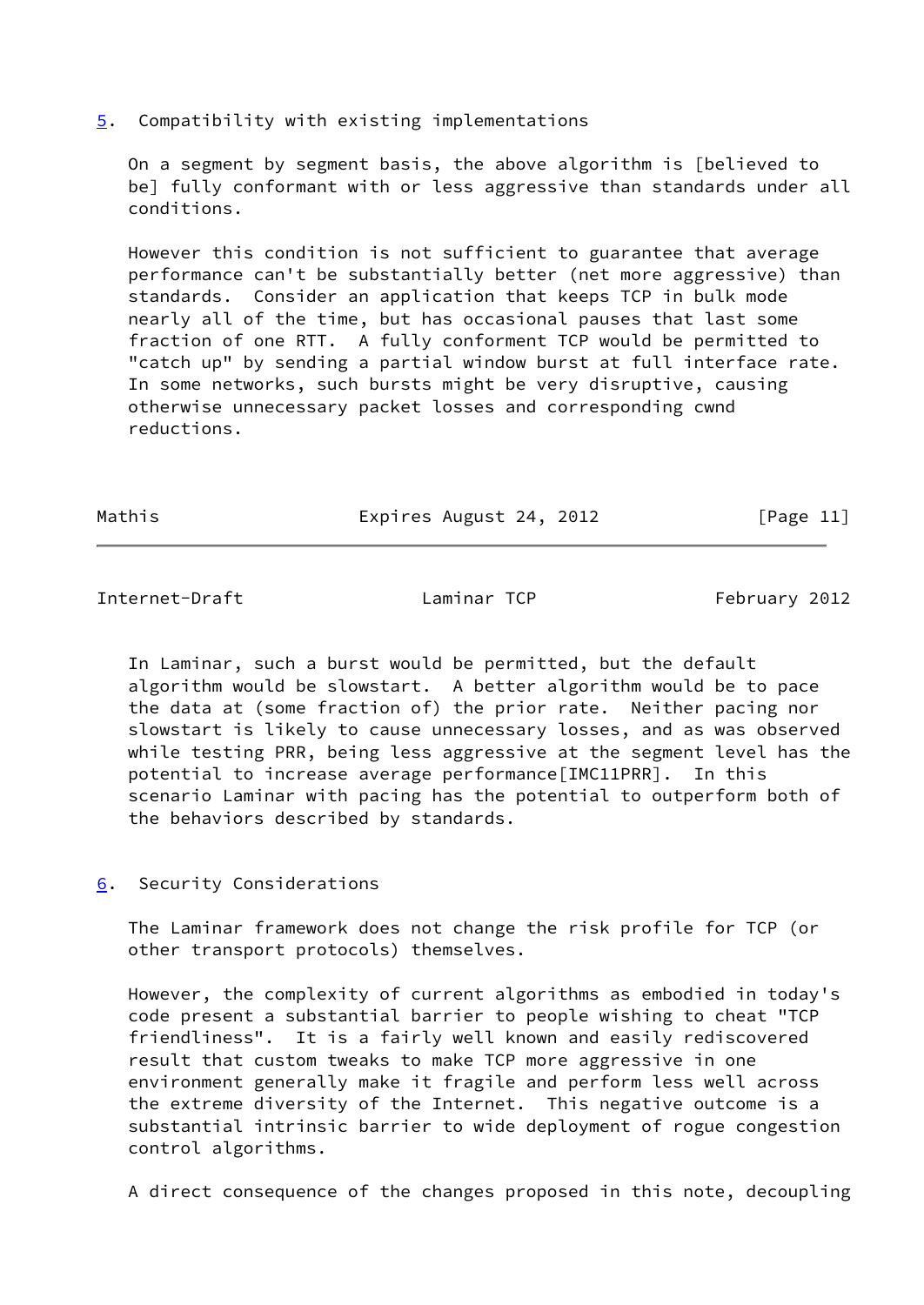congestion control from other algorithms, is likely to reduce the barrier to rogue algorithms. However this separation and the ability to introduce new congestion control algorithms is a key part of the motivation for this work.

 It is also important to note that web browsers have already largely defeated TCP's ability to regulate congestion by opening many concurrent connections. When a Web page contains content served from multiple domains (the norm these days) all modern browsers open between 35 and 60 connections (see: <http://www.browserscope.org/?category=network> ). This is the Web community's deliberate workaround for TCP's perceived poor performance and inability fill certain kinds of consumer grade networks. As a consequence the transport layer has already lost a substantial portion of its ability to regulate congestion. It was not anticipated that the tragedy of the commons in Internet congestion would be driven by competition between applications and not TCP implementations.

 In the short term, we can continue to try to use standards and peer pressure to moderate the rise in overall congestion levels, however the only real solution is to develop mechanisms in the Internet itself to apply some sort of backpressure to overly aggressive

Mathis **Expires August 24, 2012** [Page 12]

<span id="page-13-1"></span>Internet-Draft **Laminar TCP** February 2012

 applications and transport protocols. We need to redouble efforts by the ConEx WG and others to develop mechanisms to inform policy with information about congestion and it's causes. Otherwise we have a looming tragedy of the commons, in which TCP has only a minor role.

 Implementers that change Laminar from counting bytes to segments have to be cautious about the effects of ACK splitting attacks[Savage99], where the receiver acknowledges partial segments for the purpose of confusing the sender's congestion accounting.

<span id="page-13-0"></span>[7](#page-13-0). IANA Considerations

This document makes no request of IANA.

 Note to RFC Editor: this section may be removed on publication as an RFC.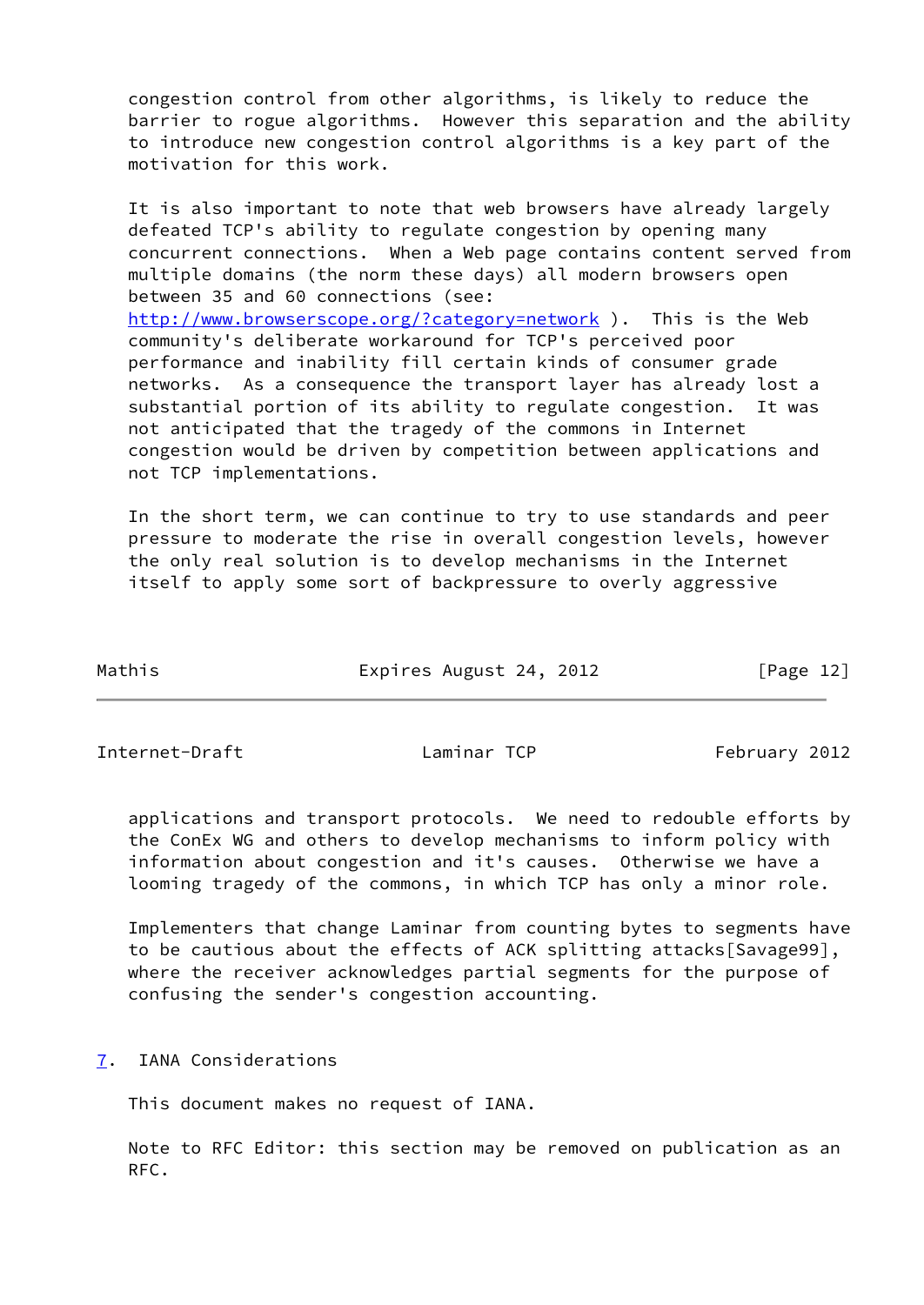# <span id="page-14-0"></span>[8](#page-14-0). References

<span id="page-14-2"></span>[Jacobson88]

 Jacobson, V., "Congestion Avoidance and Control", SIGCOMM 18(4), August 1988.

- [RFC2140] Touch, J., "TCP Control Block Interdependence", [RFC 2140,](https://datatracker.ietf.org/doc/pdf/rfc2140) April 1997.
- [RFC2861] Handley, M., Padhye, J., and S. Floyd, "TCP Congestion Window Validation", [RFC 2861,](https://datatracker.ietf.org/doc/pdf/rfc2861) June 2000.
- [RFC3517] Blanton, E., Allman, M., Fall, K., and L. Wang, "A Conservative Selective Acknowledgment (SACK)-based Loss Recovery Algorithm for TCP", [RFC 3517](https://datatracker.ietf.org/doc/pdf/rfc3517), April 2003.
- [RFC5681] Allman, M., Paxson, V., and E. Blanton, "TCP Congestion Control", [RFC 5681](https://datatracker.ietf.org/doc/pdf/rfc5681), September 2009.
- [RFC5682] Sarolahti, P., Kojo, M., Yamamoto, K., and M. Hata, "Forward RTO-Recovery (F-RTO): An Algorithm for Detecting Spurious Retransmission Timeouts with TCP", [RFC 5682,](https://datatracker.ietf.org/doc/pdf/rfc5682) September 2009.
- <span id="page-14-3"></span> [I-D.ietf-tcpm-proportional-rate-reduction] Mathis, M., Dukkipati, N., and Y. Cheng, "Proportional Rate Reduction for TCP", [draft-ietf-tcpm-proportional-rate-reduction-00](https://datatracker.ietf.org/doc/pdf/draft-ietf-tcpm-proportional-rate-reduction-00) (work in progress), October 2011.

| Mathis | Expires August 24, 2012 | [Page 13] |
|--------|-------------------------|-----------|

<span id="page-14-1"></span>Internet-Draft **Laminar TCP** February 2012

[IMC11PRR]

 Mathis, M., Dukkipati, N., Cheng, Y., and M. Ghobadi, "Proportional Rate Reduction for TCP", Proceedings of the 2011 ACM SIGCOMM conference on Internet measurement conference , 2011.

[Savage99]

 Savage, S., Cardwell, N., Wetherall, D., and T. Anderson, "TCP congestion control with a misbehaving receiver", SIGCOMM Comput. Commun. Rev. 29(5), October 1999.